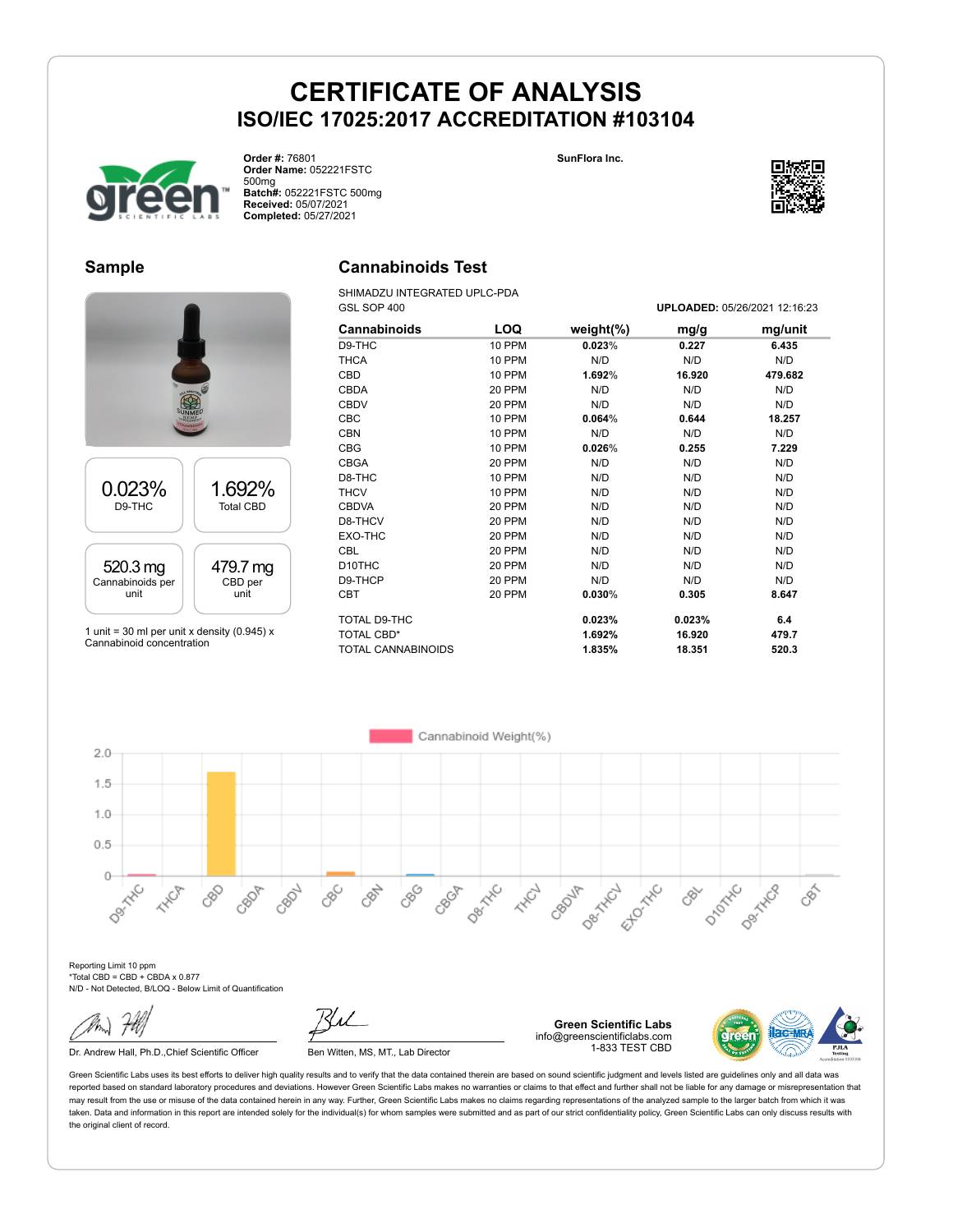GSL SOP 404

**Prepared:** 05/10/2021 19:56:05 **Uploaded:** 05/11/2021 07:50:12



**Order #:** 76801 **Order Name:** 052221FSTC 500mg **Batch#:** 052221FSTC 500mg **Received:** 05/07/2021 **Completed:** 05/27/2021

#### **SunFlora Inc.**



### **TERPENES: TOTAL (0.000%)**

Headspace GCMS - Shimadzu GCMS QP2020 with HS20

| Terpene                 | Results (%)  | LOQ (%) | $LOD$ $(\%)$ |
|-------------------------|--------------|---------|--------------|
| 3-CARENE                | <b>B/LOQ</b> | 0.003%  | 0.001%       |
| ALPHA-BISABOLOL         | <b>B/LOQ</b> | 0.003%  | 0.001%       |
| ALPHA-PINENE            | <b>B/LOQ</b> | 0.003%  | 0.001%       |
| ALPHA-TERPINENE         | <b>B/LOQ</b> | 0.003%  | 0.001%       |
| BETA-MYRCENE            | <b>B/LOQ</b> | 0.003%  | 0.001%       |
| <b>BETA-PINENE</b>      | <b>B/LOQ</b> | 0.003%  | 0.001%       |
| <b>CAMPHENE</b>         | <b>B/LOQ</b> | 0.003%  | 0.001%       |
| CARYOPHYLLENE           | <b>B/LOQ</b> | 0.003%  | 0.001%       |
| CARYOPHYLLENE OXIDE     | <b>B/LOQ</b> | 0.003%  | 0.001%       |
| CIS-BETA-OCIMENE        | <b>B/LOQ</b> | 0.003%  | 0.001%       |
| CIS-NEROLIDOL           | <b>B/LOQ</b> | 0.003%  | 0.001%       |
| <b>EUCALYPTOL</b>       | <b>B/LOQ</b> | 0.003%  | 0.001%       |
| <b>GAMMA.-TERPINENE</b> | <b>B/LOQ</b> | 0.003%  | 0.001%       |
| <b>GERANIOL</b>         | <b>B/LOQ</b> | 0.003%  | 0.001%       |
| <b>GUAIOL</b>           | <b>B/LOQ</b> | 0.003%  | 0.001%       |
| <b>HUMULENE</b>         | <b>B/LOQ</b> | 0.003%  | 0.001%       |
| <b>ISOPULEGOL</b>       | <b>B/LOQ</b> | 0.003%  | 0.001%       |
| <b>LIMONENE</b>         | <b>B/LOQ</b> | 0.003%  | 0.001%       |
| <b>LINALOOL</b>         | <b>B/LOQ</b> | 0.003%  | 0.001%       |

| <b>Terpene</b>     | Results (%) LOQ (%) LOD (%) |        |        |
|--------------------|-----------------------------|--------|--------|
| <b>P-CYMENE</b>    | B/LOQ                       | 0.003% | 0.001% |
| <b>TERPINOLENE</b> | B/LOQ                       | 0.003% | 0.001% |
| TRANS-BETA-OCIMENE | B/LOQ                       | 0.003% | 0.001% |
| TRANS-NEROLIDOL    | B/LOQ                       | 0.003% | 0.001% |

### **Top Terpenes Results:**



Dr. Andrew Hall, Ph.D., Chief Scientific Officer Ben Witten, MS, MT., Lab Director

**Green Scientific Labs** info@greenscientificlabs.com 1-833 TEST CBD

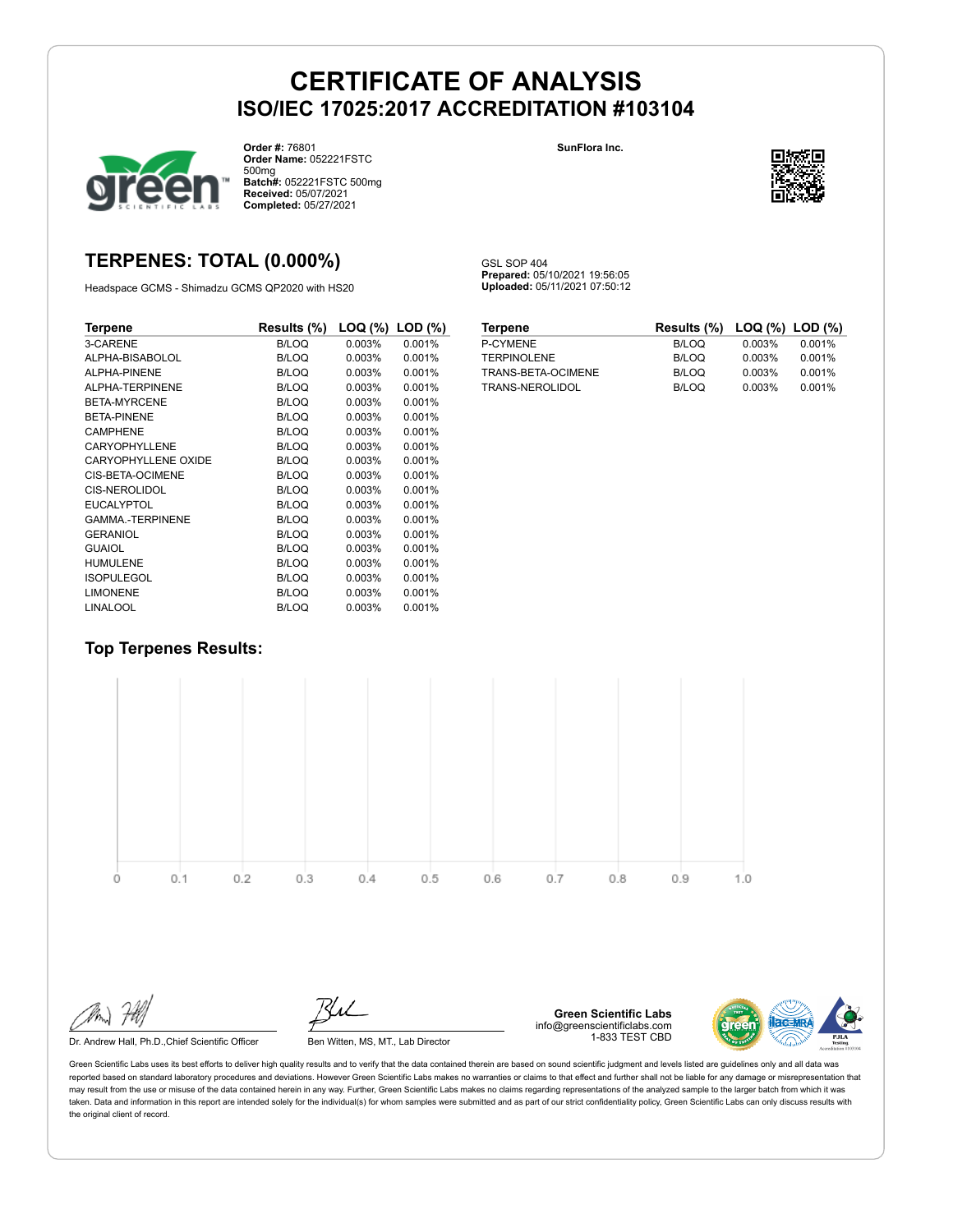

**Order #:** 76801 **Order Name:** 052221FSTC 500mg **Batch#:** 052221FSTC 500mg **Received:** 05/07/2021 **Completed:** 05/27/2021

**SunFlora Inc.**



## **PESTICIDE ANALYSIS:**

GSL SOP 401 **PREPARED:** 05/10/2021 17:50:02 **UPLOADED:** 05/13/2021 12:35:06

GCMS-MS - Shimadzu GCMS-TQ8040

**Pesticide Action Level (ppm) Results (ppm) LOQ (ppm) LOD (ppm)** CAPTAN 3.000 N/D 0.003 0.001 CHLORDANE 0.100 N/D 0.003 CHLORFENAPYR 0.100 N/D 0.003 COUMAPHOS 0.100 N/D 0.003 0.001

| <b>LOD</b><br>(ppm) | <b>Pesticide</b>                                           | <b>Action Level Results LOQ LOD</b><br>(ppm) | (ppm) |       | $(ppm)$ (ppm) |
|---------------------|------------------------------------------------------------|----------------------------------------------|-------|-------|---------------|
| 0.001               | <b>CYFLUTHRIN</b>                                          | 1.000                                        | N/D   | 0.003 | 0.001         |
| 0.001               | <b>CYPERMETHRIN</b>                                        | 1.000                                        | N/D   | 0.003 | 0.001         |
| 0.001               | PENTACHLORONITROBENZENE                                    | 0.200                                        | N/D   | 0.003 | 0.001         |
| 0.001               |                                                            |                                              |       |       |               |
|                     |                                                            |                                              |       |       |               |
| LOD                 | <b>Action Level</b><br><b>Product of the Second Second</b> | <b>Results</b>                               |       | LOQ   | LOD           |

LCMS-MS - Shimadzu LCMS-8060

| <b>Pesticide</b>           | <b>Action Level</b> | <b>Results</b> | LOQ   | <b>LOD</b> |
|----------------------------|---------------------|----------------|-------|------------|
|                            | (ppm)               | (ppm)          | (ppm) | (ppm)      |
| <b>ABAMECTIN B1A</b>       | 0.300               | N/D            | 0.005 | 0.001      |
| <b>ACEPHATE</b>            | 3.000               | N/D            | 0.001 | 0.001      |
| <b>ACEQUINOCYL</b>         | 2.000               | N/D            | 0.001 | 0.001      |
| <b>ACETAMIPRID</b>         | 3.000               | N/D            | 0.005 | 0.001      |
| <b>ALDICARB</b>            | 0.100               | N/D            | 0.005 | 0.001      |
| <b>AZOXYSTROBIN</b>        | 3.000               | N/D            | 0.001 | 0.001      |
| <b>BIFENAZATE</b>          | 3.000               | N/D            | 0.005 | 0.001      |
| <b>BIFENTHRIN</b>          | 0.500               | N/D            | 0.005 | 0.001      |
| <b>BOSCALID</b>            | 3.000               | N/D            | 0.005 | 0.001      |
| <b>CARBARYL</b>            | 0.500               | N/D            | 0.003 | 0.001      |
| CARBOFURAN                 | 0.100               | N/D            | 0.001 | 0.001      |
| <b>CHLORANTRANILIPROLE</b> | 3.000               | N/D            | 0.005 | 0.005      |
| <b>CHLORMEQUAT</b>         | 3.000               | N/D            | 0.025 | 0.025      |
| <b>CHLORIDE</b>            |                     |                |       |            |
| <b>CHLORPYRIFOS</b>        | 0.100               | N/D            | 0.001 | 0.001      |
| <b>CLOFENTEZINE</b>        | 0.500               | N/D            | 0.001 | 0.001      |
| <b>DAMINOZIDE</b>          | 0.100               | N/D            | 0.005 | 0.001      |
| <b>DIAZINON</b>            | 0.200               | N/D            | 0.001 | 0.001      |
| <b>DICHLORVOS</b>          | 0.100               | N/D            | 0.005 | 0.001      |
| <b>DIMETHOATE</b>          | 0.100               | N/D            | 0.001 | 0.001      |
| <b>DIMETHOMORPH</b>        | 3.000               | N/D            | 0.005 | 0.001      |
| <b>ETHOPROPHOS</b>         | 0.100               | N/D            | 0.001 | 0.001      |
| <b>ETOFENPROX</b>          | 0.100               | N/D            | 0.001 | 0.001      |
| <b>ETOXAZOLE</b>           | 1.500               | N/D            | 0.010 | 0.005      |
| <b>FENHEXAMID</b>          | 3.000               | N/D            | 0.005 | 0.001      |
| <b>FENOXYCARB</b>          | 0.100               | N/D            | 0.005 | 0.001      |
| <b>FENPYROXIMATE</b>       | 2.000               | N/D            | 0.001 | 0.001      |
| <b>FIPRONIL</b>            | 0.100               | N/D            | 0.003 | 0.001      |
| <b>FLONICAMID</b>          | 2.000               | N/D            | 0.025 | 0.010      |
| <b>FLUDIOXONIL</b>         | 3.000               | N/D            | 0.003 | 0.001      |
| <b>HEXYTHIAZOX</b>         | 2.000               | N/D            | 0.005 | 0.001      |

| <b>Pesticide</b>       | <b>Action Level</b> | <b>Results</b> | LOQ   | LOD   |
|------------------------|---------------------|----------------|-------|-------|
|                        | (ppm)               | (ppm)          | (ppm) | (ppm) |
| <b>IMAZALIL</b>        | 0.100               | N/D            | 0.005 | 0.001 |
| <b>IMIDACLOPRID</b>    | 3.000               | N/D            | 0.005 | 0.001 |
| <b>KRESOXIM-METHYL</b> | 1.000               | N/D            | 0.010 | 0.005 |
| <b>MALATHION</b>       | 2.000               | N/D            | 0.005 | 0.001 |
| METALAXYL              | 3.000               | N/D            | 0.001 | 0.001 |
| <b>METHIOCARB</b>      | 0.100               | N/D            | 0.005 | 0.001 |
| <b>METHOMYL</b>        | 0.100               | N/D            | 0.001 | 0.001 |
| <b>MEVINPHOS</b>       | 0.100               | N/D            | 0.001 | 0.001 |
| <b>MYCLOBUTANIL</b>    | 3.000               | N/D            | 0.005 | 0.001 |
| <b>NALED</b>           | 0.500               | N/D            | 0.005 | 0.001 |
| OXAMYL                 | 0.500               | N/D            | 0.001 | 0.001 |
| <b>PACLOBUTRAZOL</b>   | 0.100               | N/D            | 0.005 | 0.001 |
| <b>PERMETHRINS</b>     | 1.000               | N/D            | 0.005 | 0.001 |
| <b>PHOSMET</b>         | 0.200               | N/D            | 0.005 | 0.001 |
| PIPERONYL              |                     |                |       |       |
| <b>BUTOXIDE</b>        | 3.000               | N/D            | 0.001 | 0.001 |
| <b>PRALLETHRIN</b>     | 0.400               | N/D            | 0.005 | 0.005 |
| <b>PROPICONAZOLE</b>   | 1.000               | N/D            | 0.010 | 0.005 |
| <b>PROPOXUR</b>        | 0.100               | N/D            | 0.001 | 0.001 |
| <b>PYRETHRINS</b>      |                     | N/D            |       |       |
| (PYRETHRIN I)          | 1.000               |                | 0.005 | 0.005 |
| <b>PYRIDABEN</b>       | 3.000               | N/D            | 0.005 | 0.001 |
| <b>SPINETORAM</b>      | 3.000               | N/D            | 0.001 | 0.001 |
| SPINOSAD               | 3.000               | N/D            | 0.001 | 0.001 |
| <b>SPIROMESIFEN</b>    | 3.000               | N/D            | 0.005 | 0.001 |
| <b>SPIROTETRAMAT</b>   | 3.000               | N/D            | 0.001 | 0.001 |

SPIROXAMINE 0.100 N/D 0.001 0.001 TEBUCONAZOLE 1.000 N/D 0.005 0.001 THIACLOPRID 0.100 N/D 0.001 0.001 THIAMETHOXAM 1.000 N/D 0.001 0.001 TRIFLOXYSTROBIN 3.000 N/D 0.001 0.001

N/D = Not Detected, A/LOQ = Above LOQ Level, B/LOQ = Below LOQ Level, B/LOD = Below LOD Level

Dr. Andrew Hall, Ph.D., Chief Scientific Officer Ben Witten, MS, MT., Lab Director

**Green Scientific Labs** info@greenscientificlabs.com 1-833 TEST CBD

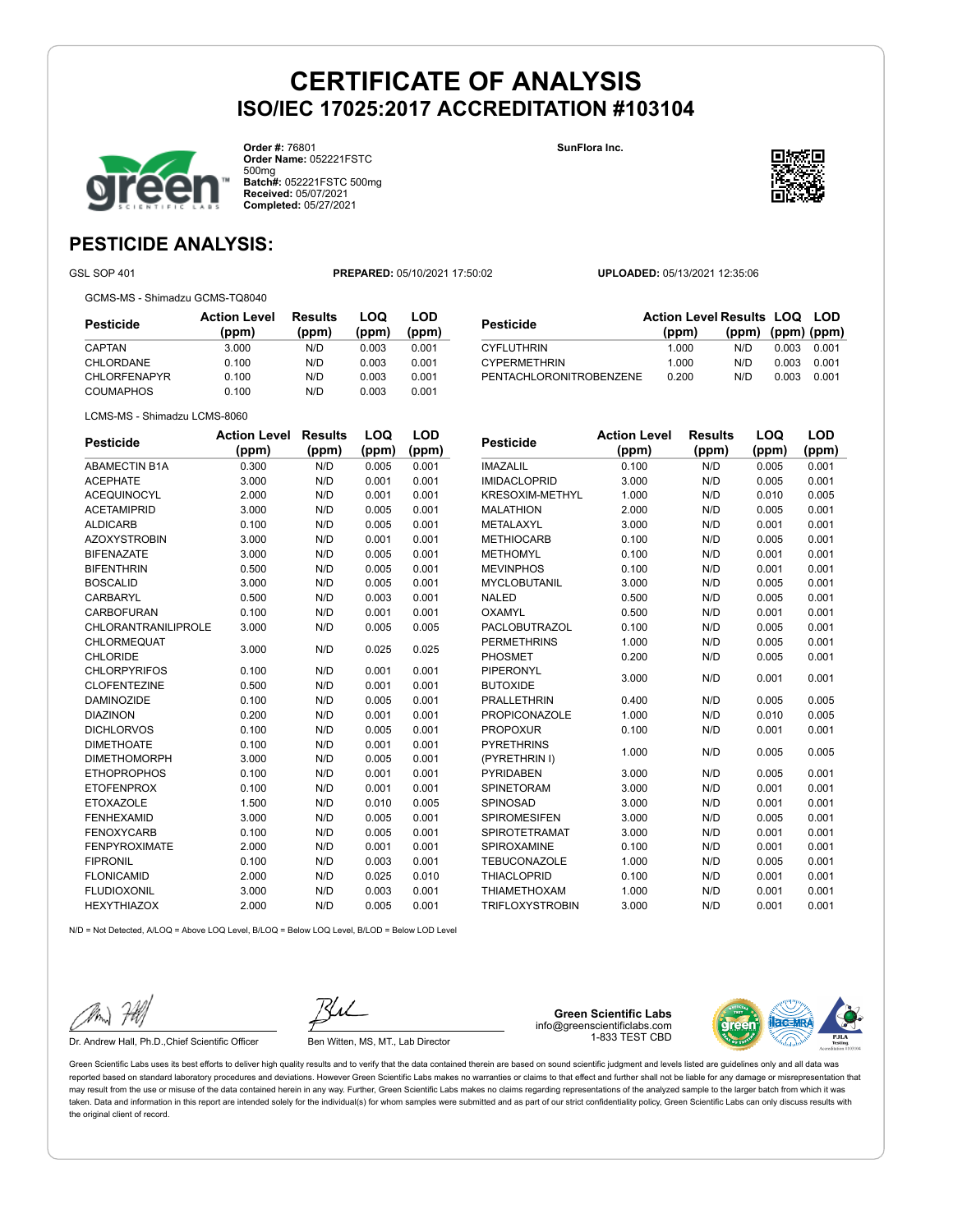

**Order #:** 76801 **Order Name:** 052221FSTC 500mg **Batch#:** 052221FSTC 500mg **Received:** 05/07/2021 **Completed:** 05/27/2021

**SunFlora Inc.**



## **RESIDUAL SOLVENTS:**

Headspace GCMS - Shimadzu GCMS QP2020 with HS20

GSL SOP 405 **Prepared:** 05/10/2021 18:15:27 **Uploaded:** 05/11/2021 10:31:53

| <b>Residual Solvent</b>   | <b>Action Level (ppm)</b> | Results (ppm) | LOQ (ppm) | LOD (ppm) |
|---------------------------|---------------------------|---------------|-----------|-----------|
| 1,1-DICHLOROETHENE        | 8                         | N/D           | 0.63      | 0.63      |
| 1,2- DICHLOROETHANE       | $\overline{2}$            | N/D           | 0.12      | 0.02      |
| <b>ACETONE</b>            | 5,000                     | N/D           | 140       | 20        |
| <b>ACETONITRILE</b>       | 410                       | N/D           | 25        | 1         |
| <b>BENZENE</b>            |                           | N/D           |           | 0.5       |
| <b>BUTANE</b>             | 5,000                     | N/D           | 50        | 10        |
| <b>CHLOROFORM</b>         |                           | N/D           |           | 0.5       |
| CIS 1,2-DICHLOROETHENE    | 5                         | N/D           | 0.73      | 0.18      |
| <b>ETHANOL</b>            | 5,000                     | 159           | 140       | 20        |
| ETHYL ACETATE             | 5,000                     | N/D           | 140       | 20        |
| <b>ETHYL ETHER</b>        | 5,000                     | N/D           | 140       | 20        |
| ETHYLENE OXIDE            |                           | N/D           | $\Omega$  | 0         |
| <b>ISOPROPYL ALCOHOL</b>  | 5,000                     | N/D           | 140       | 20        |
| <b>METHANOL</b>           | 3,000                     | N/D           | 100       | 20        |
| <b>METHYLENE CHLORIDE</b> | 125                       | N/D           | 0.15      | 0.15      |
| N-HEPTANE                 | 5,000                     | N/D           | 140       | 20        |
| N-HEXANE                  | 290                       | N/D           | 18        | 10        |
| <b>PENTANE</b>            | 5,000                     | N/D           | 140       | 20        |
| <b>PROPANE</b>            | 5,000                     | N/D           | 20        |           |
| <b>TOLUENE</b>            | 890                       | N/D           | 53        |           |
| TRANS 1,2-DICHLOROETHENE  | 5                         | N/D           | 0.73      | 0.18      |
| <b>TRICHLOROETHENE</b>    |                           | N/D           |           | 0.5       |
| <b>XYLENES</b>            | 150                       | N/D           | 130       | 20        |

Dr. Andrew Hall, Ph.D., Chief Scientific Officer Ben Witten, MS, MT., Lab Director

**Green Scientific Labs** info@greenscientificlabs.com 1-833 TEST CBD

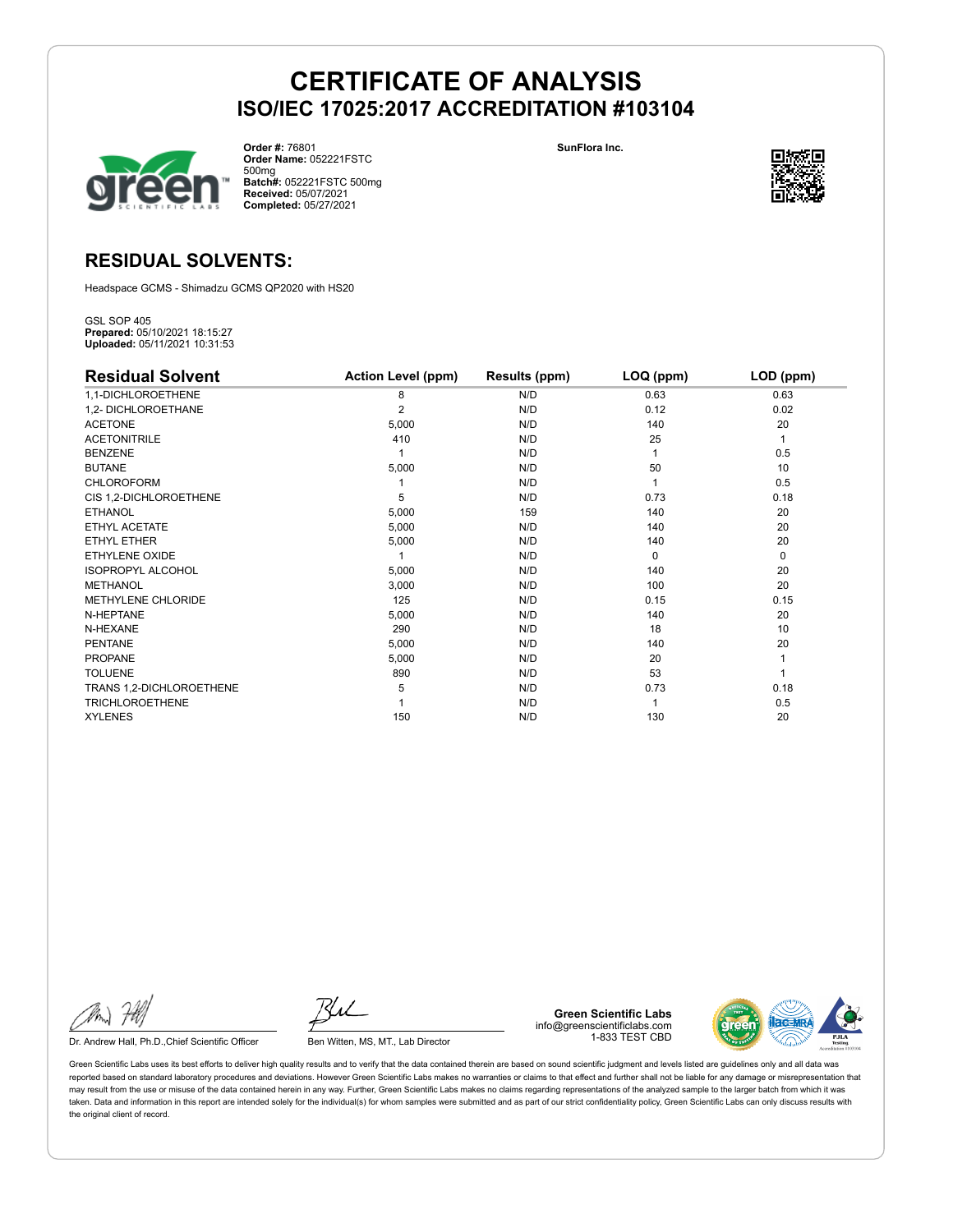

**Order #:** 76801 **Order Name:** 052221FSTC 500mg **Batch#:** 052221FSTC 500mg **Received:** 05/07/2021 **Completed:** 05/27/2021

**SunFlora Inc.**

**Microbial Analysis** GSL SOP 406 **Uploaded:** 05/11/2021 20:54:17



### **Microbial Analysis:**

fa PCR - Agilent AriaMX

## **MICROBIAL ANALYSIS:**

PCR - Agilent AriaMX

| <b>Test</b>            | <b>SOP</b> | <b>Test Method</b> | <b>Device Used</b> | <b>LOD</b>                          | Allowable<br>Criteria         | <b>Actual Result Pass/Fail</b> |             |
|------------------------|------------|--------------------|--------------------|-------------------------------------|-------------------------------|--------------------------------|-------------|
| TOTAL YEAST AND MOLD   | 406.01     | USP 61/62+         | <b>ARIAMX PCR</b>  | CFU/G BY<br><b>SAMPLE</b><br>TYPE** | 1.000 CFU/G                   | NOT DETECTED                   | <b>PASS</b> |
| LISTERIA MONOCYTOGENES | 406.01     |                    | <b>ARIAMX PCR</b>  | 2 COPIES OF<br><b>DNA</b>           | PRESENCE/ABSENT NOT DETECTED  |                                | <b>PASS</b> |
| STEC E. COLI*          | 406.01     | USP 61/62+         | <b>ARIAMX PCR</b>  | 1 CFU/G**                           | DETECT/NOT<br><b>DETECTED</b> | NOT DETECTED                   | <b>PASS</b> |
| PATHOGENIC E. COLI     | 406.01     | USP 61/62+         | <b>ARIAMX PCR</b>  | 1 CFU/G**                           | DETECT/NOT<br><b>DETECTED</b> | NOT DETECTED                   | <b>PASS</b> |
| SALMONELLA*            | 406.01     | USP 61/62+         | <b>ARIAMX PCR</b>  | 1 CFU/G**                           | DETECT/NOT<br><b>DETECTED</b> | <b>NOT DETECTED</b>            | <b>PASS</b> |

† USP 61 (enumeration of bacteria TAC, TYM, and ENT/Coliform), USP 62 (identifying specific species E.coli Aspergillus etc) \* STEC and Salmonella run as Multiplex

\*\* CFU/g Calculation based on MIP/Extract matrix

\*\*\* Flavus = 2 Copies of DNA / Fumigatis = 2 Copies of DNA Niger = 20 Copies of DNA / Terrus = 10 copies of DNA

Dr. Andrew Hall, Ph.D., Chief Scientific Officer Ben Witten, MS, MT., Lab Director

**Green Scientific Labs** info@greenscientificlabs.com 1-833 TEST CBD